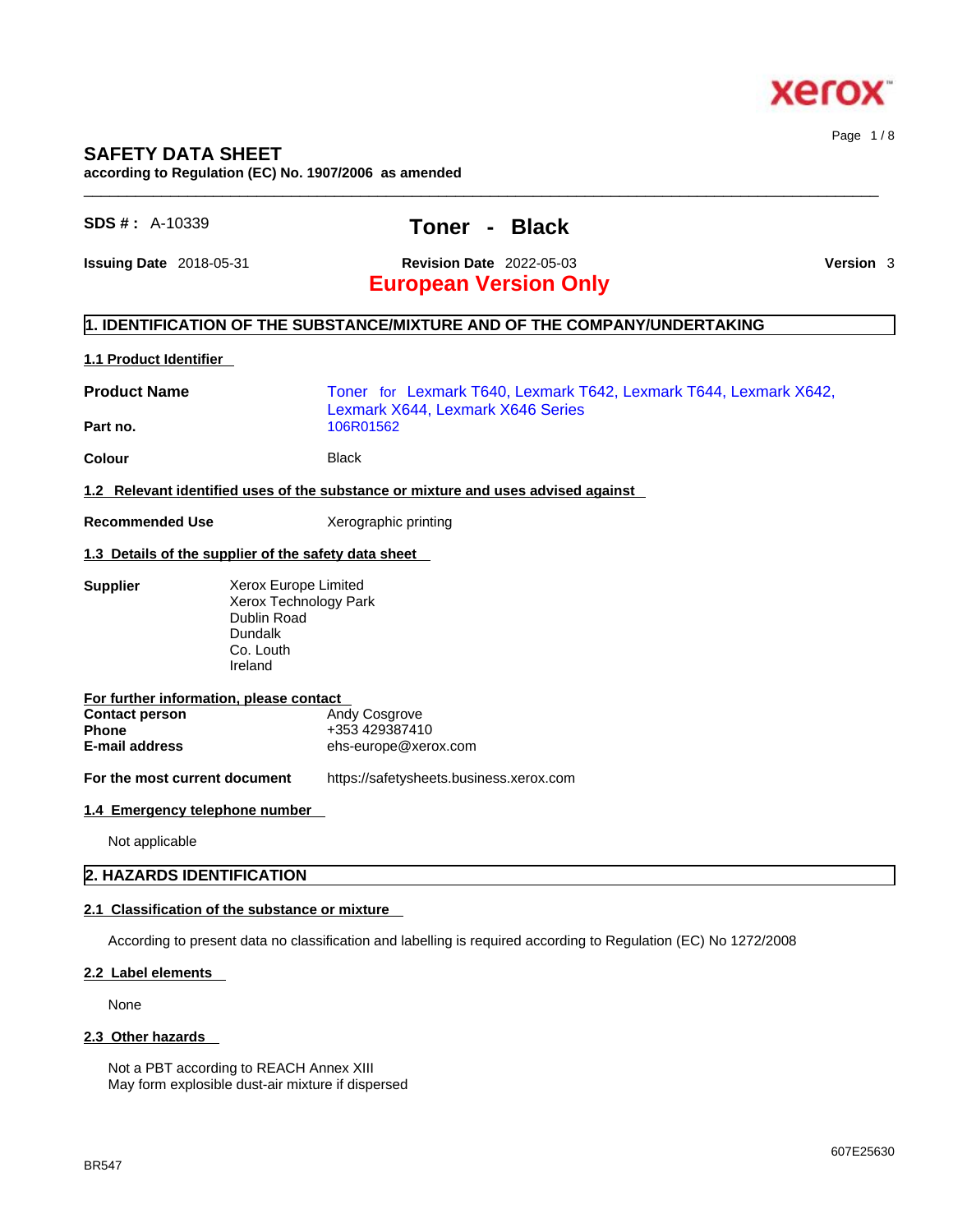$\_$  ,  $\_$  ,  $\_$  ,  $\_$  ,  $\_$  ,  $\_$  ,  $\_$  ,  $\_$  ,  $\_$  ,  $\_$  ,  $\_$  ,  $\_$  ,  $\_$  ,  $\_$  ,  $\_$  ,  $\_$  ,  $\_$  ,  $\_$  ,  $\_$  ,  $\_$  ,  $\_$  ,  $\_$  ,  $\_$  ,  $\_$  ,  $\_$  ,  $\_$  ,  $\_$  ,  $\_$  ,  $\_$  ,  $\_$  ,  $\_$  ,  $\_$  ,  $\_$  ,  $\_$  ,  $\_$  ,  $\_$  ,  $\_$  , Page 2 / 8

# **SDS # :** A-10339 **Toner - Black**

**Issuing Date** 2018-05-31 **Revision Date** 2022-05-03 **Version** 3

 $\_$  ,  $\_$  ,  $\_$  ,  $\_$  ,  $\_$  ,  $\_$  ,  $\_$  ,  $\_$  ,  $\_$  ,  $\_$  ,  $\_$  ,  $\_$  ,  $\_$  ,  $\_$  ,  $\_$  ,  $\_$  ,  $\_$  ,  $\_$  ,  $\_$  ,  $\_$  ,  $\_$  ,  $\_$  ,  $\_$  ,  $\_$  ,  $\_$  ,  $\_$  ,  $\_$  ,  $\_$  ,  $\_$  ,  $\_$  ,  $\_$  ,  $\_$  ,  $\_$  ,  $\_$  ,  $\_$  ,  $\_$  ,  $\_$  ,

# **3. COMPOSITION/INFORMATION ON INGREDIENTS**

#### **3.2 Mixtures**

| <b>Chemical Name</b>    | Weight % | CAS No.     | <b>EC-No</b> | <b>Classification (Reg.</b><br>1272/2008) | Hazard<br><b>Statements</b> | <b>REACH Registration</b><br><b>Number</b> |
|-------------------------|----------|-------------|--------------|-------------------------------------------|-----------------------------|--------------------------------------------|
| Polvester resin         | 80-95    | Proprietary | Not listed   | $\sim$ $\sim$                             |                             |                                            |
| Carbon black            | $3 - 15$ | 1333-86-4   | 215-609-9    | $- -$                                     | $\sim$ $\sim$               | 01-2119384822-32-0065                      |
| Amorphous silica        | <5       | 7631-86-9   | 231-545-4    | $\sim$ $\sim$                             | $- -$                       |                                            |
| Organo-chromium complex | $<$ 2    | 72869-85-3  | 276-955-4    | Aquatic Acute 1                           | H400                        | --                                         |
|                         |          |             |              | Aquatic Chron. 1                          | H410                        |                                            |
| Titanium dioxide        | د -      | 13463-67-7  | 236-675-5    | Carc (Inhal) 2                            | H <sub>351</sub>            | $- -$                                      |

#### **Full text of H- statements: see section 16 Note**

"--" indicates no classification or hazard statements apply.

Components marked as "Not Listed" are exempt from registration.

Where no REACH registration number is listed, it is considered confidential to the Only Representative.

# **4. FIRST AID MEASURES**

#### **4.1 Description of first aid measures**

| <b>General advice</b>                                   | For external use only. When symptoms persist or in all cases of doubt seek medical advice.<br>Show this safety data sheet to the doctor in attendance. |
|---------------------------------------------------------|--------------------------------------------------------------------------------------------------------------------------------------------------------|
| Eye contact                                             | Immediately flush with plenty of water. After initial flushing, remove any contact lenses and<br>continue flushing for at least 15 minutes             |
| <b>Skin contact</b>                                     | Wash skin with soap and water                                                                                                                          |
| <b>Inhalation</b>                                       | Move to fresh air                                                                                                                                      |
| Ingestion                                               | Rinse mouth with water and afterwards drink plenty of water or milk                                                                                    |
|                                                         | 4.2 Most important symptoms and effects, both acute and delayed                                                                                        |
| Acute toxicity                                          |                                                                                                                                                        |
| Eyes                                                    | No known effect                                                                                                                                        |
| <b>Skin</b>                                             | No known effect                                                                                                                                        |
| <b>Inhalation</b>                                       | No known effect                                                                                                                                        |
| Ingestion                                               | No known effect                                                                                                                                        |
| <b>Chronic effects</b>                                  |                                                                                                                                                        |
| <b>Chronic toxicity</b>                                 | No known effects under normal use conditions                                                                                                           |
| Main symptoms                                           | Overexposure may cause:                                                                                                                                |
|                                                         | mild respiratory irritation similar to nuisance dust.                                                                                                  |
|                                                         | 4.3 Indication of immediate medical attention and special treatment needed                                                                             |
| <b>Protection of first-aiders</b><br>Notes to physician | No special protective equipment required<br>Treat symptomatically                                                                                      |

# **5. FIREFIGHTING MEASURES**

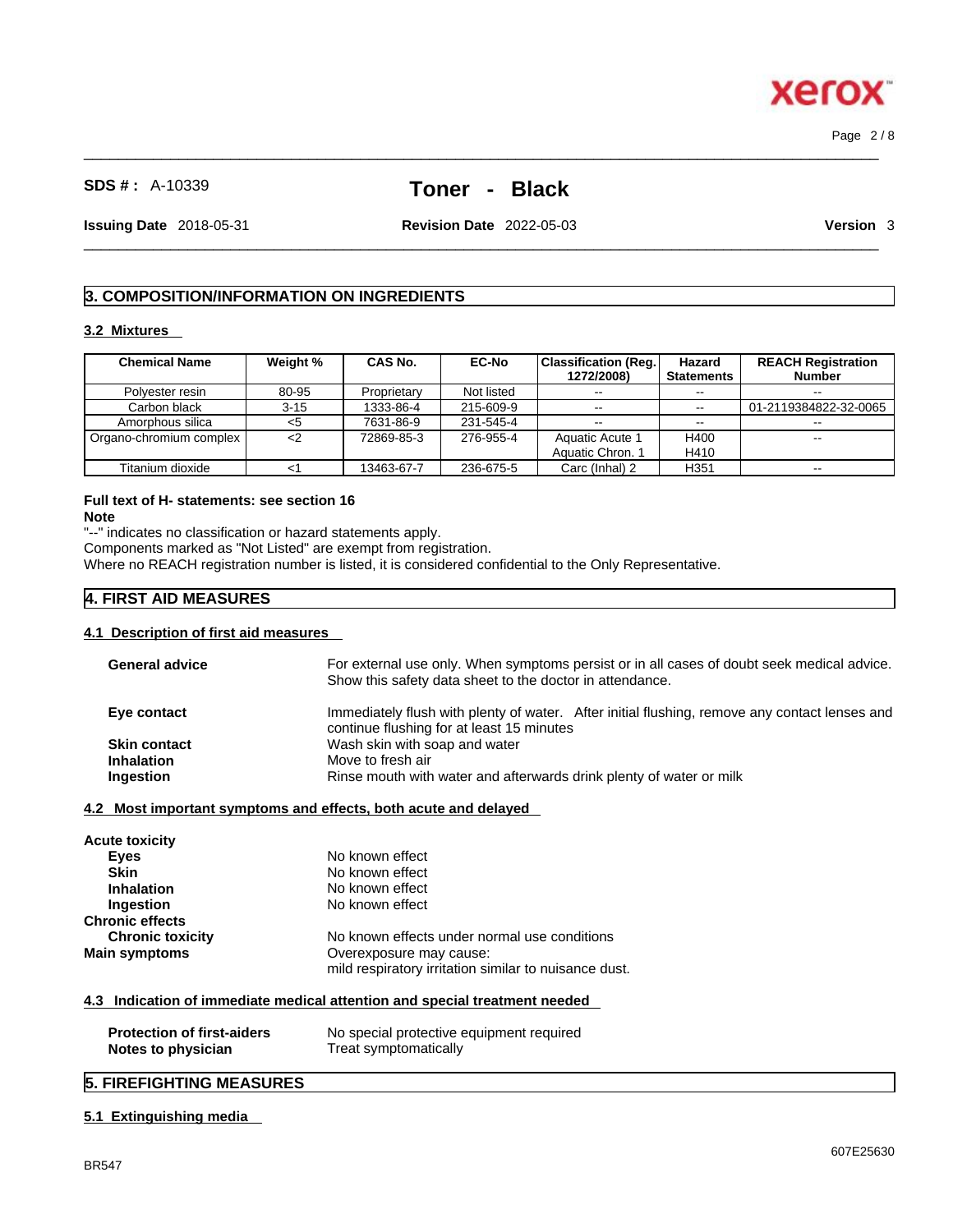**SDS # :** A-10339 **Toner - Black**

**Issuing Date** 2018-05-31 **Revision Date** 2022-05-03 **Version** 3

**Suitable extinguishing media** Use water spray or fog; do not use straight streams, Foam

**Unsuitable extinguishing media** Do not use a solid water stream as it may scatterand spread fire

#### **5.2 Special hazards arising from the substance or mixture**

Fine dust dispersed in air, in sufficient concentrations, and in the presence of an ignition source is a potential dust explosion hazard

 $\_$  ,  $\_$  ,  $\_$  ,  $\_$  ,  $\_$  ,  $\_$  ,  $\_$  ,  $\_$  ,  $\_$  ,  $\_$  ,  $\_$  ,  $\_$  ,  $\_$  ,  $\_$  ,  $\_$  ,  $\_$  ,  $\_$  ,  $\_$  ,  $\_$  ,  $\_$  ,  $\_$  ,  $\_$  ,  $\_$  ,  $\_$  ,  $\_$  ,  $\_$  ,  $\_$  ,  $\_$  ,  $\_$  ,  $\_$  ,  $\_$  ,  $\_$  ,  $\_$  ,  $\_$  ,  $\_$  ,  $\_$  ,  $\_$  ,

#### **Hazardous combustion products**

Hazardous decomposition products due to incomplete combustion. Carbon oxides Nitrogen oxides (NOx)

#### **5.3 Advice for fire-fighters**

In the event of fire and/or explosion do not breathe fumes. Wear fire/flame resistant/retardant clothing. Use self-contained pressure-demand breathing apparatus if needed to prevent exposure to smoke or airborne toxins. Wear self-contained breathing apparatus and protective suit.

#### **Other information**

| Flammability | Not flammable  |
|--------------|----------------|
| Flash point  | Not applicable |

#### **6. ACCIDENTAL RELEASE MEASURES**

### **6.1 Personal precautions, protective equipment and emergency procedures**

Avoid breathing dust

#### **6.2 Environmental precautions**

Although toner is not an aquatic toxin, microplastics may be a physical hazard to aquatic life and should not be allowed to enter drains, sewers, or waterways

#### **6.3 Methods and material for containment and cleaning up**

| <b>Methods for containment</b> | Prevent dust cloud                                                                |  |
|--------------------------------|-----------------------------------------------------------------------------------|--|
| Methods for cleaning up        | Use a vacuum cleaner to remove excess, then wash with COLD water. Hot water fuses |  |
|                                | the toner making it difficult to remove                                           |  |

#### **6.4 Reference to other sections**

See section 12 for additional ecological information See Section 13 for additional information

# **7. HANDLING AND STORAGE**

#### **7.1 Precautions for safe handling**

Handle in accordance with good industrial hygiene and safety practice, Avoid dust accumulation in enclosed space, Prevent dust cloud

# xerc

 $\_$  ,  $\_$  ,  $\_$  ,  $\_$  ,  $\_$  ,  $\_$  ,  $\_$  ,  $\_$  ,  $\_$  ,  $\_$  ,  $\_$  ,  $\_$  ,  $\_$  ,  $\_$  ,  $\_$  ,  $\_$  ,  $\_$  ,  $\_$  ,  $\_$  ,  $\_$  ,  $\_$  ,  $\_$  ,  $\_$  ,  $\_$  ,  $\_$  ,  $\_$  ,  $\_$  ,  $\_$  ,  $\_$  ,  $\_$  ,  $\_$  ,  $\_$  ,  $\_$  ,  $\_$  ,  $\_$  ,  $\_$  ,  $\_$  , Page 3 / 8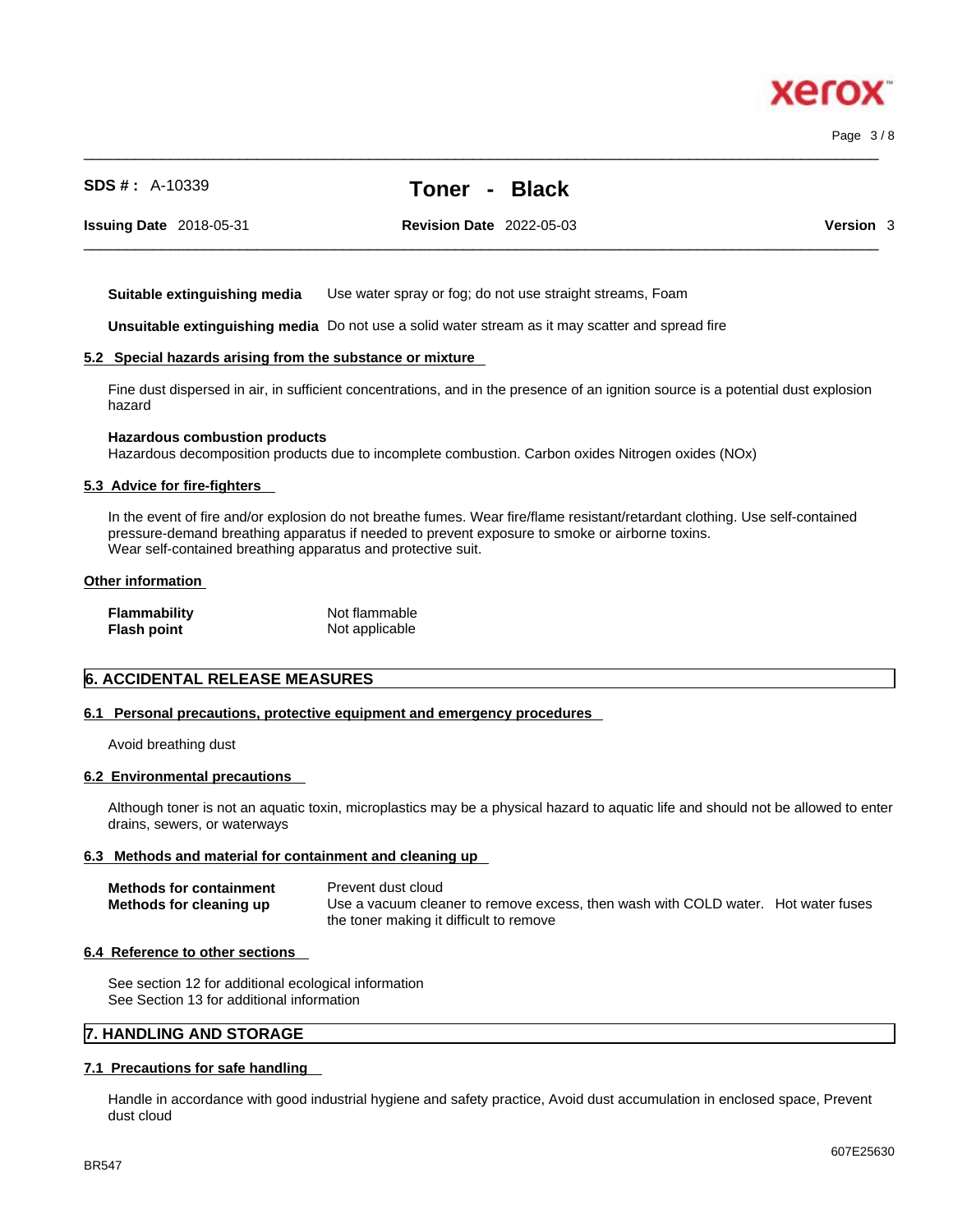Page 4 / 8

**Xerox** 

| <b>Hygiene measures</b>                                                                                                                     | None under normal use conditions                                                                                                                                                                             |
|---------------------------------------------------------------------------------------------------------------------------------------------|--------------------------------------------------------------------------------------------------------------------------------------------------------------------------------------------------------------|
| 7.2 Conditions for safe storage, including any incompatibilities                                                                            |                                                                                                                                                                                                              |
|                                                                                                                                             | Keep container tightly closed in a dry and well-ventilated place, Store at room temperature                                                                                                                  |
|                                                                                                                                             |                                                                                                                                                                                                              |
| 7.3 Specific end uses                                                                                                                       |                                                                                                                                                                                                              |
| Xerographic printing                                                                                                                        |                                                                                                                                                                                                              |
| 8. EXPOSURE CONTROLS/PERSONAL PROTECTION                                                                                                    |                                                                                                                                                                                                              |
| 8.1 Control parameters                                                                                                                      |                                                                                                                                                                                                              |
| <b>Xerox Exposure Limit</b><br><b>Xerox Exposure Limit</b>                                                                                  | 2.5 mg/m $3$ (total dust)<br>0.4 mg/m <sup>3</sup> (respirable dust)                                                                                                                                         |
| 8.2 Exposure controls                                                                                                                       |                                                                                                                                                                                                              |
| <b>Engineering measures</b>                                                                                                                 | None under normal use conditions                                                                                                                                                                             |
| Personal protective equipment                                                                                                               |                                                                                                                                                                                                              |
| <b>Eye/face protection</b><br><b>Hand protection</b><br>Skin and body protection<br><b>Respiratory protection</b><br><b>Thermal hazards</b> | No special protective equipment required<br>No special protective equipment required<br>No special protective equipment required<br>No special protective equipment required<br>None under normal processing |
| <b>Environmental Exposure Controls</b><br><b>Environmental Exposure</b><br><b>Controls</b>                                                  | Keep out of drains, sewers, ditches and waterways                                                                                                                                                            |
| 9. PHYSICAL AND CHEMICAL PROPERTIES                                                                                                         |                                                                                                                                                                                                              |
| 9.1 Information on basic physical and chemical properties                                                                                   |                                                                                                                                                                                                              |
| Appearance                                                                                                                                  | Powder<br>Faint<br><b>Odour</b>                                                                                                                                                                              |

**Issuing Date** 2018-05-31 **Revision Date** 2022-05-03 **Version** 3

 $\_$  ,  $\_$  ,  $\_$  ,  $\_$  ,  $\_$  ,  $\_$  ,  $\_$  ,  $\_$  ,  $\_$  ,  $\_$  ,  $\_$  ,  $\_$  ,  $\_$  ,  $\_$  ,  $\_$  ,  $\_$  ,  $\_$  ,  $\_$  ,  $\_$  ,  $\_$  ,  $\_$  ,  $\_$  ,  $\_$  ,  $\_$  ,  $\_$  ,  $\_$  ,  $\_$  ,  $\_$  ,  $\_$  ,  $\_$  ,  $\_$  ,  $\_$  ,  $\_$  ,  $\_$  ,  $\_$  ,  $\_$  ,  $\_$  ,

| Appearance<br><b>Physical state</b><br>Colour                                                   | Powder<br>Solid<br><b>Black</b>                   | Odour<br><b>Odour threshold</b><br>рH | Faint<br>Not applicable<br>Not applicable |
|-------------------------------------------------------------------------------------------------|---------------------------------------------------|---------------------------------------|-------------------------------------------|
| <b>Flash point</b>                                                                              | Not applicable                                    |                                       |                                           |
| <b>Melting / Freezing Point</b><br><b>Boiling point/boiling range</b><br><b>Softening point</b> | Not applicable<br>Not applicable<br>$49 - 60 °C$  | 120 - 140 $\degree$ F                 |                                           |
| <b>Evaporation rate</b><br><b>Flammability</b><br><b>Flammability Limits in Air</b>             | Not applicable<br>Not flammable<br>Not applicable |                                       |                                           |
| <b>Explosive Limits</b>                                                                         | No data available                                 |                                       |                                           |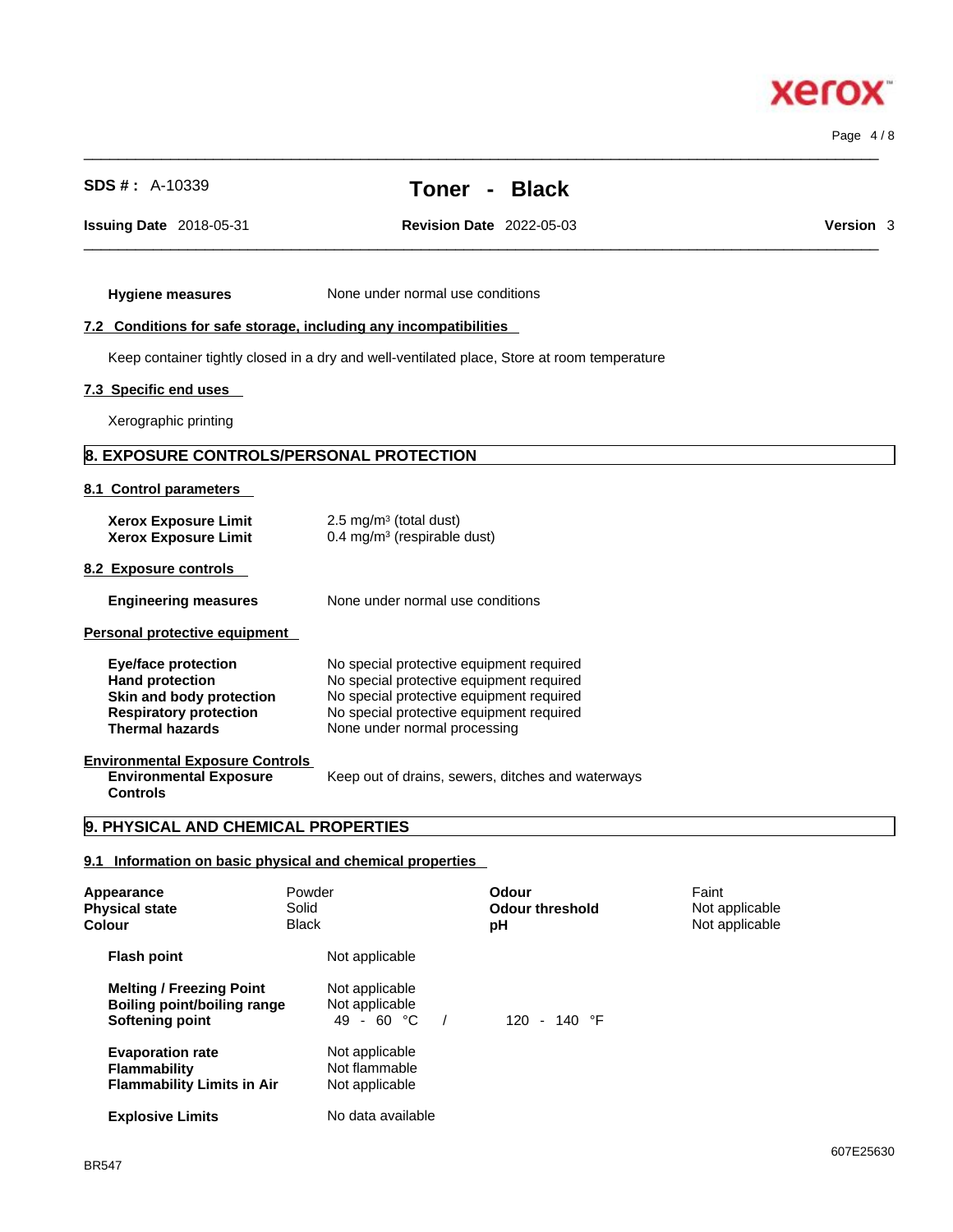x

**Xero** 

# **SDS # :** A-10339 **Toner - Black**

 $\_$  ,  $\_$  ,  $\_$  ,  $\_$  ,  $\_$  ,  $\_$  ,  $\_$  ,  $\_$  ,  $\_$  ,  $\_$  ,  $\_$  ,  $\_$  ,  $\_$  ,  $\_$  ,  $\_$  ,  $\_$  ,  $\_$  ,  $\_$  ,  $\_$  ,  $\_$  ,  $\_$  ,  $\_$  ,  $\_$  ,  $\_$  ,  $\_$  ,  $\_$  ,  $\_$  ,  $\_$  ,  $\_$  ,  $\_$  ,  $\_$  ,  $\_$  ,  $\_$  ,  $\_$  ,  $\_$  ,  $\_$  ,  $\_$  ,

**Issuing Date** 2018-05-31 **Revision Date** 2022-05-03

 $\_$  ,  $\_$  ,  $\_$  ,  $\_$  ,  $\_$  ,  $\_$  ,  $\_$  ,  $\_$  ,  $\_$  ,  $\_$  ,  $\_$  ,  $\_$  ,  $\_$  ,  $\_$  ,  $\_$  ,  $\_$  ,  $\_$  ,  $\_$  ,  $\_$  ,  $\_$  ,  $\_$  ,  $\_$  ,  $\_$  ,  $\_$  ,  $\_$  ,  $\_$  ,  $\_$  ,  $\_$  ,  $\_$  ,  $\_$  ,  $\_$  ,  $\_$  ,  $\_$  ,  $\_$  ,  $\_$  ,  $\_$  ,  $\_$  ,

| <b>Version</b> | 3 |
|----------------|---|
|----------------|---|

| Vapour pressure                  | Not applicable                                                                                                                              |
|----------------------------------|---------------------------------------------------------------------------------------------------------------------------------------------|
| Vapour density                   | Not applicable                                                                                                                              |
| <b>Specific gravity</b>          | $1 - 2$                                                                                                                                     |
| <b>Water solubility</b>          | <b>Negligible</b>                                                                                                                           |
| <b>Partition coefficient</b>     | Not applicable                                                                                                                              |
| <b>Autoignition temperature</b>  | Not applicable                                                                                                                              |
| <b>Decomposition temperature</b> | Not determined                                                                                                                              |
| <b>Viscosity</b>                 | Not applicable                                                                                                                              |
| <b>Explosive properties</b>      | Fine dust dispersed in air, in sufficient concentrations, and in the presence of an ignition<br>source is a potential dust explosion hazard |
| <b>Oxidising properties</b>      | Not applicable                                                                                                                              |
| 9.2 Other information            |                                                                                                                                             |

None

#### **10. STABILITY AND REACTIVITY**

#### **10.1 Reactivity**

No dangerous reaction known under conditions of normal use

#### **10.2 Chemical stability**

Stable under normal conditions

#### **10.3 Possibility of hazardous reactions**

| <b>Hazardous reactions</b> | None under normal processing            |
|----------------------------|-----------------------------------------|
| Hazardous polymerisation   | Hazardous polymerisation does not occur |

#### **10.4 Conditions to avoid**

Prevent dust cloud, Fine dust dispersed in air, in sufficient concentrations, and in the presence of an ignition source is a potential dust explosion hazard

#### **10.5 Incompatible Materials**

None

#### **10.6 Hazardous decomposition products**

None under normal use

# **11. TOXICOLOGICAL INFORMATION**

*The toxicity data noted below is based on the test results of similar reprographic materials.* 

# **11.1 Information on toxicological effects**

#### **Acute toxicity**

*Product Information* .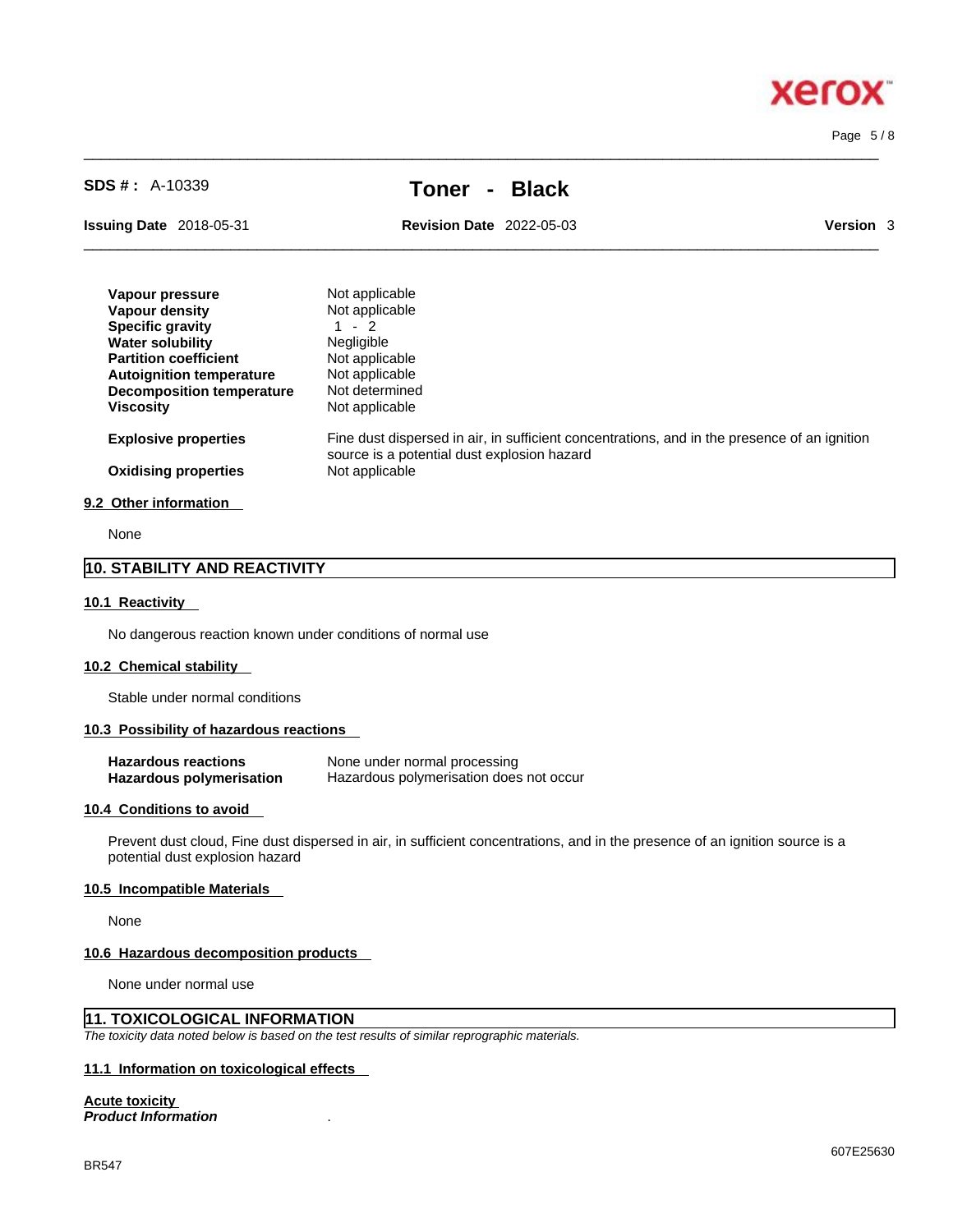Page 6 / 8

**Xerox** 

| <b>SDS #: A-10339</b>                                                                                                          | Toner - Black                                                                                                                                                                                                                                                                                                                                                                                                                                                                                                                                                                                                                                                                                                                                                                                                                                                                                                                                                                                                                                                                                                                                    |           |  |
|--------------------------------------------------------------------------------------------------------------------------------|--------------------------------------------------------------------------------------------------------------------------------------------------------------------------------------------------------------------------------------------------------------------------------------------------------------------------------------------------------------------------------------------------------------------------------------------------------------------------------------------------------------------------------------------------------------------------------------------------------------------------------------------------------------------------------------------------------------------------------------------------------------------------------------------------------------------------------------------------------------------------------------------------------------------------------------------------------------------------------------------------------------------------------------------------------------------------------------------------------------------------------------------------|-----------|--|
| <b>Issuing Date 2018-05-31</b>                                                                                                 | <b>Revision Date 2022-05-03</b>                                                                                                                                                                                                                                                                                                                                                                                                                                                                                                                                                                                                                                                                                                                                                                                                                                                                                                                                                                                                                                                                                                                  | Version 3 |  |
| <b>Irritation</b><br>Oral LD50<br><b>Dermal LD50</b><br><b>LC50 Inhalation</b>                                                 | No skin irritation, No eye irritation<br>$> 5$ g/kg (rat)<br>$> 5$ g/kg (rabbit)<br>$> 5$ mg/L (rat, 4 hr)                                                                                                                                                                                                                                                                                                                                                                                                                                                                                                                                                                                                                                                                                                                                                                                                                                                                                                                                                                                                                                       |           |  |
| <b>Chronic toxicity</b><br><b>Product Information</b><br><b>Chronic effects</b><br>Carcinogenicity<br><b>Other information</b> | No known effects under normal use conditions<br>See "Other Information" in this section.<br>The IARC (International Agency for Research on Cancer) has listed carbon black as<br>"possibly carcinogenic to humans". However, Xerox has concluded that the presence of<br>carbon black in this mixture does not present a health hazard. The IARC classification is<br>based on studies evaluating pure, "free" carbon black. In contrast, toner is a formulation<br>composed of specially prepared polymer and a small amount of carbon black (or other<br>pigment). In the process of making toner, the small amount of carbon black becomes<br>encapsulated within a matrix. Xeroxhas performed extensive testing of toner, including a<br>chronic bioassay (test for potential carcinogenicity). Exposure to toner did not produce<br>evidence of cancer in exposed animals. The results were submitted to regulatory agencies<br>and published extensively.<br>The IARC (International Agency for Research on Cancer) has listed titanium dioxide as<br>"possibly carcinogenic to humans". However, Xerox has concluded that the presence of |           |  |
|                                                                                                                                | titanium dioxide in this mixture does not present a health hazard. The IARC classification<br>is based on studies in rats using high concentrations of pure, unbound TiO2 particles of<br>respirable size. Epidemiological studies do not suggest a carcinogenic effects in humans.<br>In addition, the titanium dioxide in this mixture is encapsulated in a matrix or bound to the<br>surface of the toner.                                                                                                                                                                                                                                                                                                                                                                                                                                                                                                                                                                                                                                                                                                                                    |           |  |
| Other toxic effects<br><b>Product Information</b>                                                                              |                                                                                                                                                                                                                                                                                                                                                                                                                                                                                                                                                                                                                                                                                                                                                                                                                                                                                                                                                                                                                                                                                                                                                  |           |  |
| <b>Sensitisation</b><br><b>Mutagenic effects</b><br><b>Reproductive toxicity</b>                                               | No sensitisation responses were observed<br>Not mutagenic in AMES Test<br>This product does not contain any known or suspected reproductive hazards                                                                                                                                                                                                                                                                                                                                                                                                                                                                                                                                                                                                                                                                                                                                                                                                                                                                                                                                                                                              |           |  |
| <b>Target organ effects</b>                                                                                                    | None known                                                                                                                                                                                                                                                                                                                                                                                                                                                                                                                                                                                                                                                                                                                                                                                                                                                                                                                                                                                                                                                                                                                                       |           |  |
| Other adverse effects<br><b>Aspiration Hazard</b>                                                                              | None known<br>Not applicable                                                                                                                                                                                                                                                                                                                                                                                                                                                                                                                                                                                                                                                                                                                                                                                                                                                                                                                                                                                                                                                                                                                     |           |  |

 $\_$  ,  $\_$  ,  $\_$  ,  $\_$  ,  $\_$  ,  $\_$  ,  $\_$  ,  $\_$  ,  $\_$  ,  $\_$  ,  $\_$  ,  $\_$  ,  $\_$  ,  $\_$  ,  $\_$  ,  $\_$  ,  $\_$  ,  $\_$  ,  $\_$  ,  $\_$  ,  $\_$  ,  $\_$  ,  $\_$  ,  $\_$  ,  $\_$  ,  $\_$  ,  $\_$  ,  $\_$  ,  $\_$  ,  $\_$  ,  $\_$  ,  $\_$  ,  $\_$  ,  $\_$  ,  $\_$  ,  $\_$  ,  $\_$  ,

11.2 Information on other hazards

**Endocrine disrupting properties** This product does not contain any known or suspected endocrine disruptors

# **12. ECOLOGICAL INFORMATION**

# **12.1 Toxicity**

EC50/72h/algae = >1000 mg/L  $EC50/48h/daphnia =  $>1000 \text{ mg/L}$$  $LC50/96h/fish = >1000 mg/L$ 

#### **12.2 Persistence and degradability**

Not readily biodegradable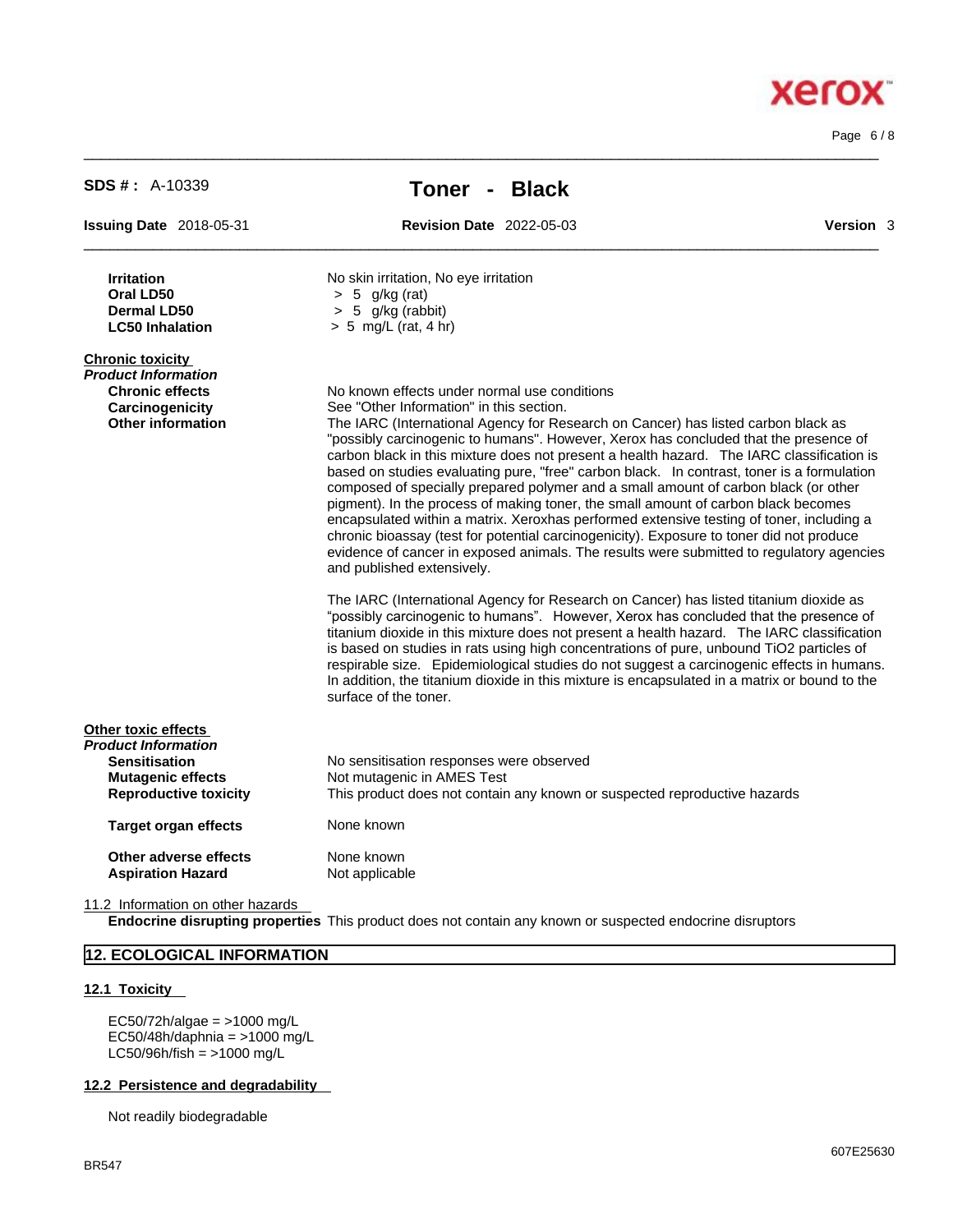Page 7 / 8

xero

# **SDS # :** A-10339 **Toner - Black**

 $\_$  ,  $\_$  ,  $\_$  ,  $\_$  ,  $\_$  ,  $\_$  ,  $\_$  ,  $\_$  ,  $\_$  ,  $\_$  ,  $\_$  ,  $\_$  ,  $\_$  ,  $\_$  ,  $\_$  ,  $\_$  ,  $\_$  ,  $\_$  ,  $\_$  ,  $\_$  ,  $\_$  ,  $\_$  ,  $\_$  ,  $\_$  ,  $\_$  ,  $\_$  ,  $\_$  ,  $\_$  ,  $\_$  ,  $\_$  ,  $\_$  ,  $\_$  ,  $\_$  ,  $\_$  ,  $\_$  ,  $\_$  ,  $\_$  ,

 $\_$  ,  $\_$  ,  $\_$  ,  $\_$  ,  $\_$  ,  $\_$  ,  $\_$  ,  $\_$  ,  $\_$  ,  $\_$  ,  $\_$  ,  $\_$  ,  $\_$  ,  $\_$  ,  $\_$  ,  $\_$  ,  $\_$  ,  $\_$  ,  $\_$  ,  $\_$  ,  $\_$  ,  $\_$  ,  $\_$  ,  $\_$  ,  $\_$  ,  $\_$  ,  $\_$  ,  $\_$  ,  $\_$  ,  $\_$  ,  $\_$  ,  $\_$  ,  $\_$  ,  $\_$  ,  $\_$  ,  $\_$  ,  $\_$  , **Issuing Date** 2018-05-31 **Revision Date** 2022-05-03 **Version** 3

#### **12.3 Bioaccumulative potential**

Bioaccumulation is unlikely

#### **12.4 Mobility in soil**

Insoluble in water

#### **12.5 Results of PBT and vPvB assessment**

Not a PBT according to REACH Annex XIII

#### **12.6 Endocrine disrupting properties**

This product does not contain any known or suspected endocrine disruptors

#### **12.7 Other adverse effects**

Although toner is not an aquatic toxin, microplastics may be a physical hazard to aquatic life and should not be allowed to enter drains, sewers, or waterways.

| 13. DISPOSAL CONSIDERATIONS   |                                                                                                                                                                             |  |
|-------------------------------|-----------------------------------------------------------------------------------------------------------------------------------------------------------------------------|--|
| 13.1 Waste treatment methods  |                                                                                                                                                                             |  |
| <b>Waste Disposal Method</b>  | Can be landfilled or incinerated, when in compliance with local regulations<br>If incineration is to be carried out, care must be exercised to prevent dust clouds forming. |  |
| <b>EWC Waste Disposal No.</b> | 08 03 18                                                                                                                                                                    |  |

**Other information** Although toner is not an aquatic toxin, microplastics may be a physical hazard to aquatic life and should not be allowed to enter drains, sewers, or waterways.

# **14. TRANSPORT INFORMATION**

#### **14.1 UN/ID No**

Not regulated

#### **14.2 Proper shipping name**

Not regulated

#### **14.3 Transport hazard class(es)**

Not classified

#### **14.4 Packing Group**

Not applicable